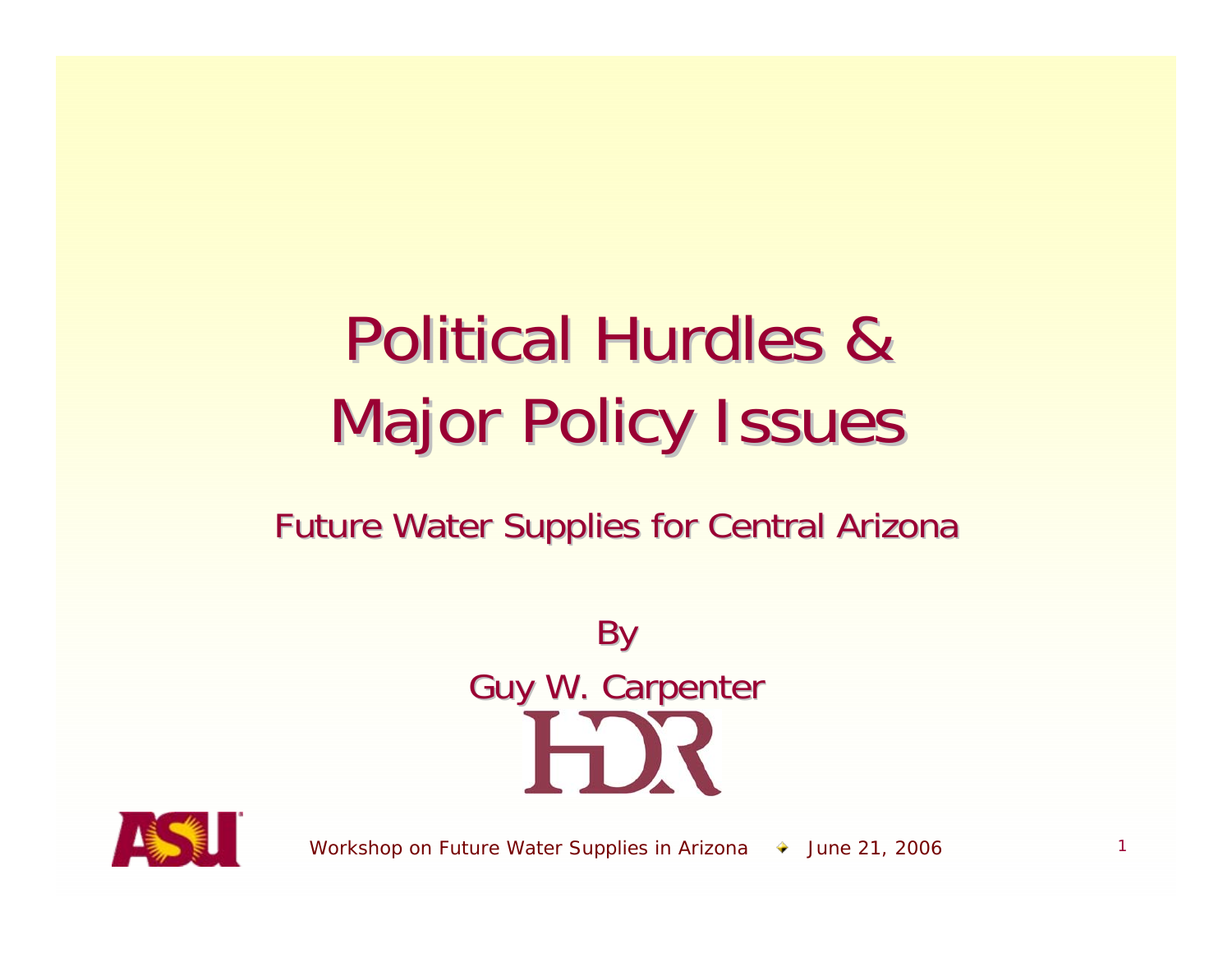### What did last visionaries think about?

- •Copper
- Cattle
- Cotton
- Citrus
- •• Colorado River
- California



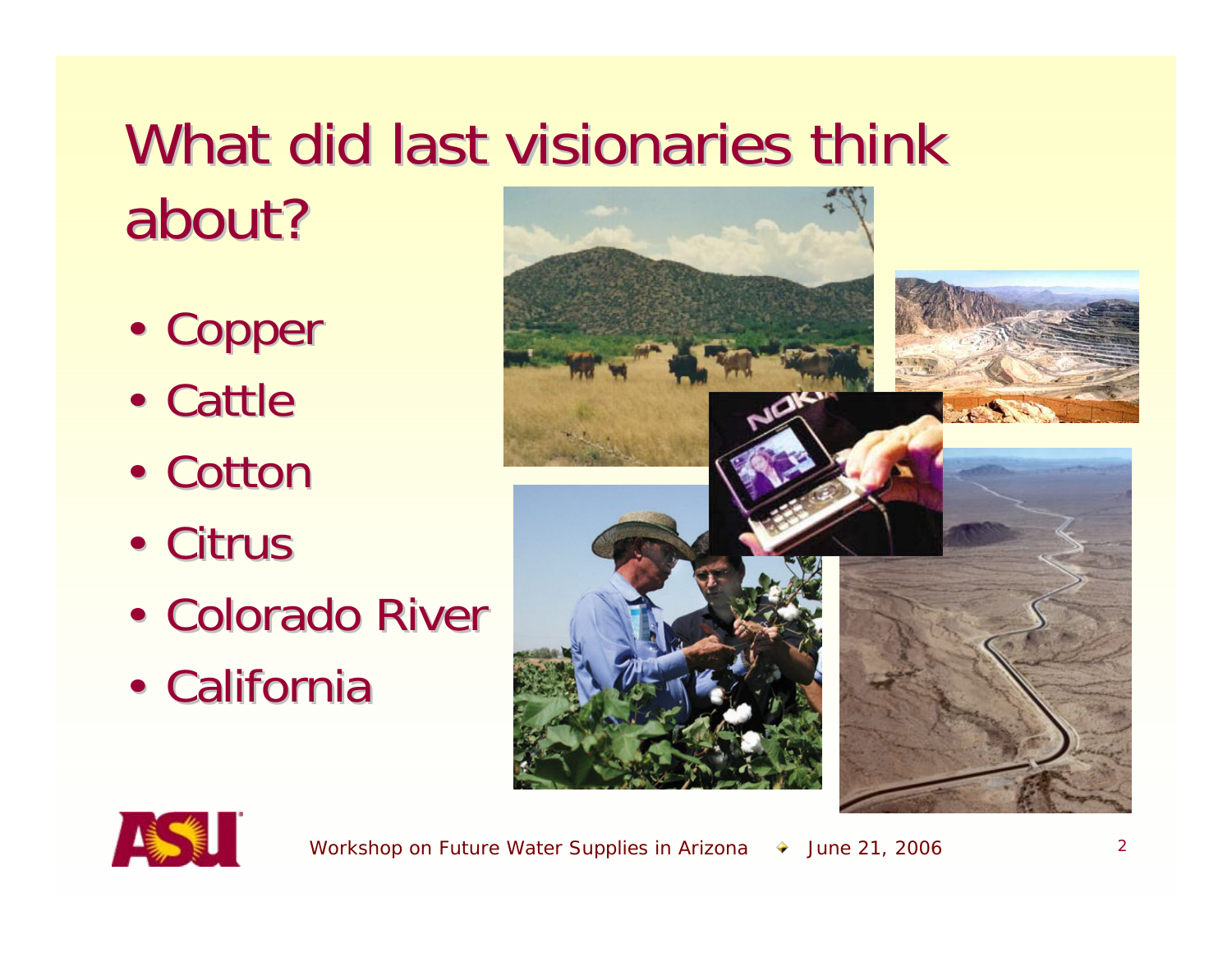# We will not do things the same way, because our concerns and needs are not the same

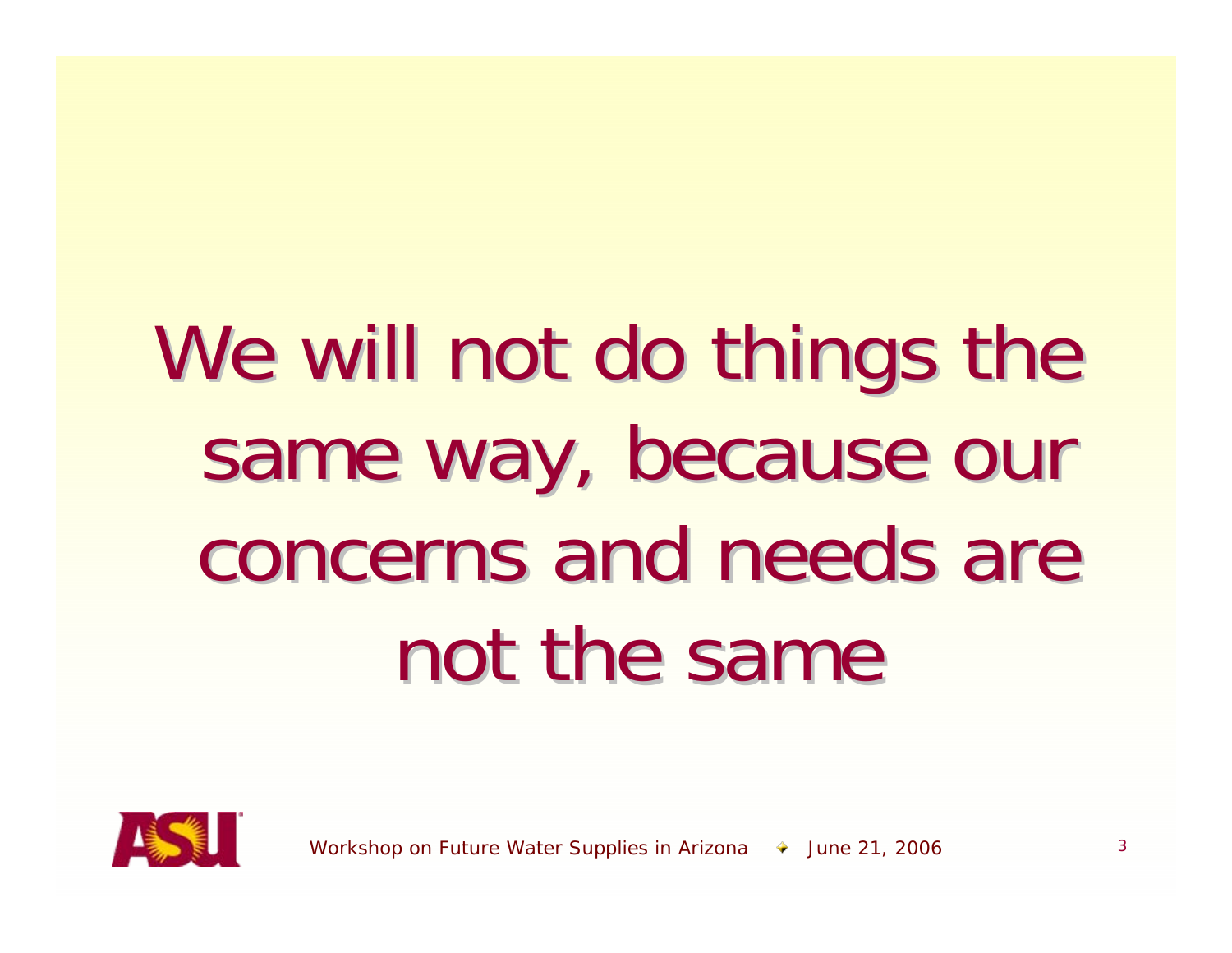### What do today's visionaries need to think about?

- Conjunctive Mgmt
- •**Climate change**
- Power
- NEPA
- Highest & Best Use
- Balanced Use (allocation) (allocation)
- •**International** relations (Mexico)



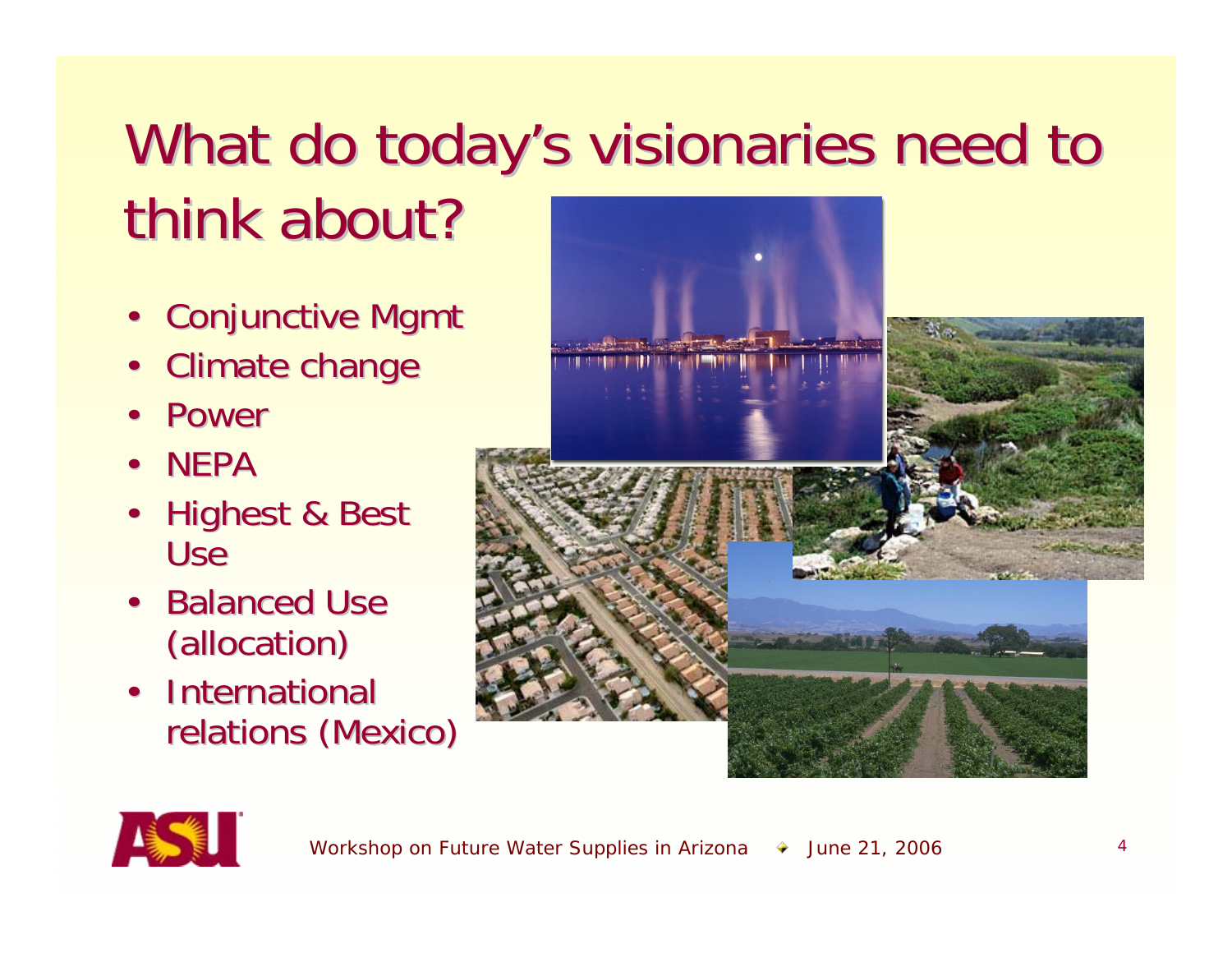### What Drives Us?

- •• Response to Growth
- $\blacksquare$ • Legal framework
- $\epsilon$ • Availability
- •• Reliability
- •• Water quality
- •• Constructability
	- –- Implementation
	- ROW
	- Cost
- •• Social Acceptance of Use
- •• Exchangeability
- Uses

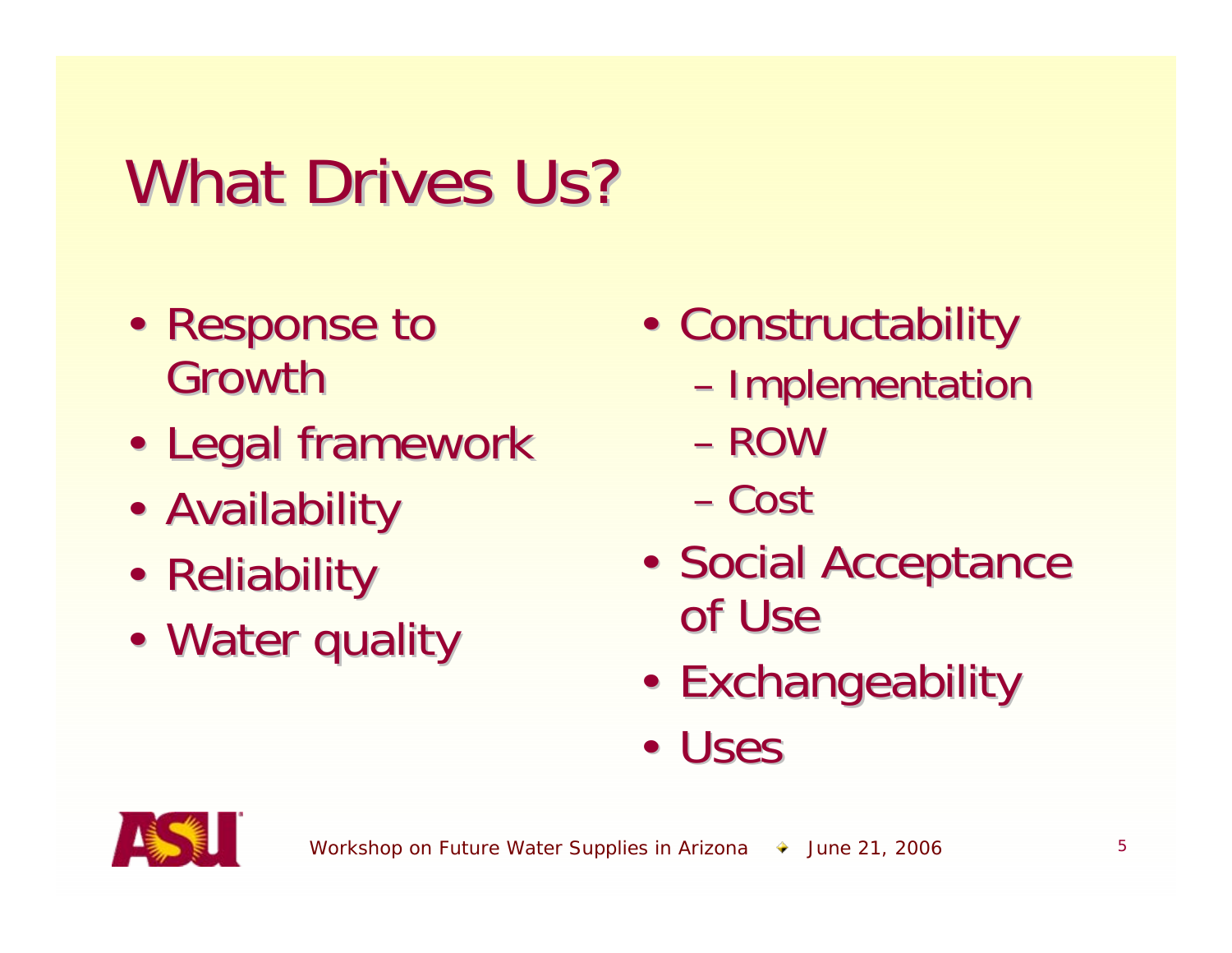### What Drives "Them"?

- Relatively lower housing prices
- Good economic outlook
- Air Conditioning
- Open Space –- Boating -- Fishing
- Intel/Motorola Town Lakes –– Aerospace
- Golf & Resorts
- •• Market reflects values, visions, & desires (not needs)

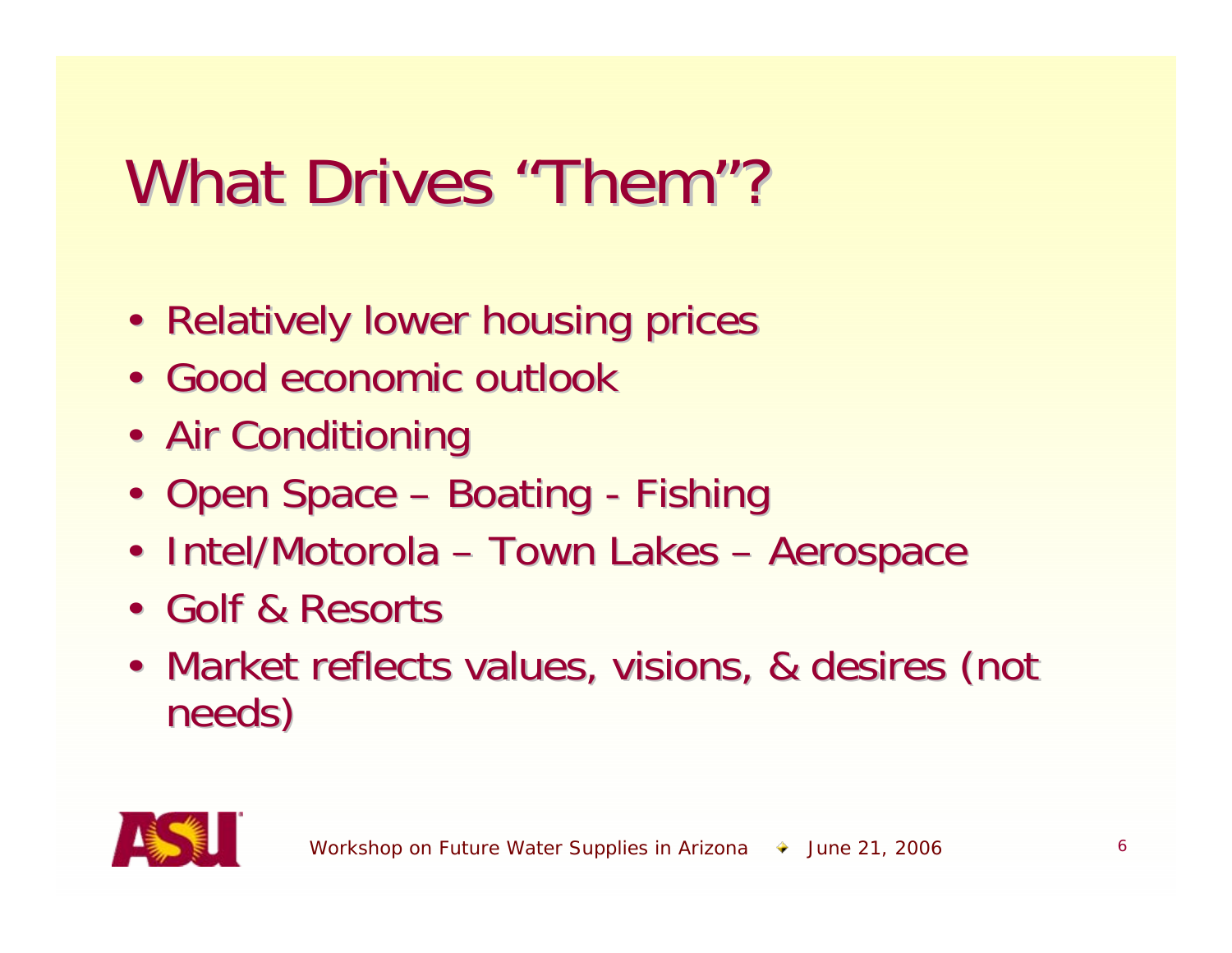### What do we know?

- $\cdot$  Growth will continue
	- –– Doubling population in 30 years
- Water is available for millions more people
- Less elasticity when a drought happens
- Tension exists outside the water arena
	- –- Transportation
	- –– Air Quality
	- Public Lands
	- Education
- Doing "nothing" is not a viable alternative

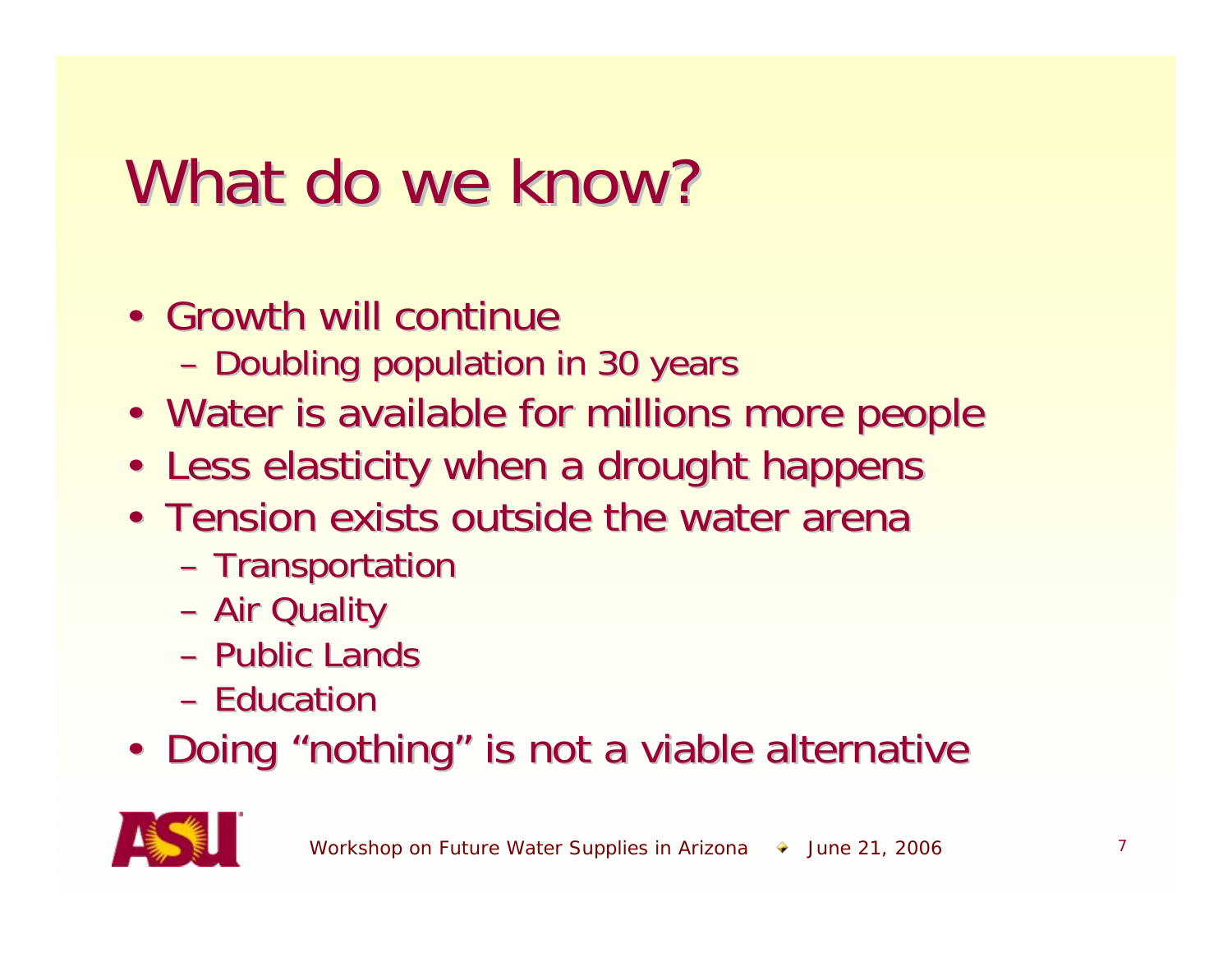### What is our role?

### Simply respond to demand that "other people" determine

#### OR

#### Provide input and advice



*Workshop on Future Water Supplies in Arizona*  $\rightarrow$  June 21, 2006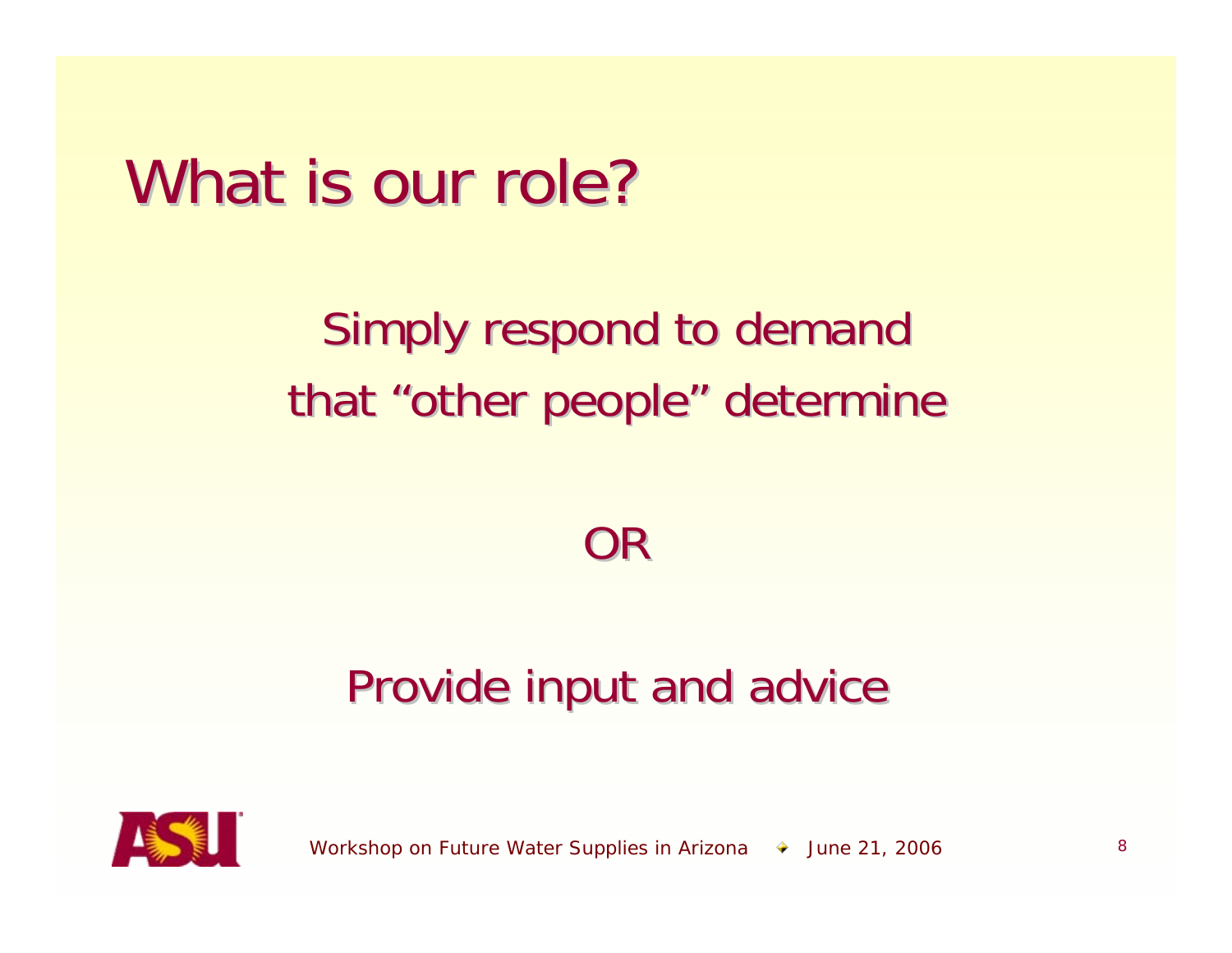- • Predicting development patterns & Predicting development patterns & populations
	- –- Bring water in (Expand in historical pattern)
	- Go to water (Metroplex not important)
	- Go to where there is no infrastructure
	- –- Economy impacts – We do have some control control

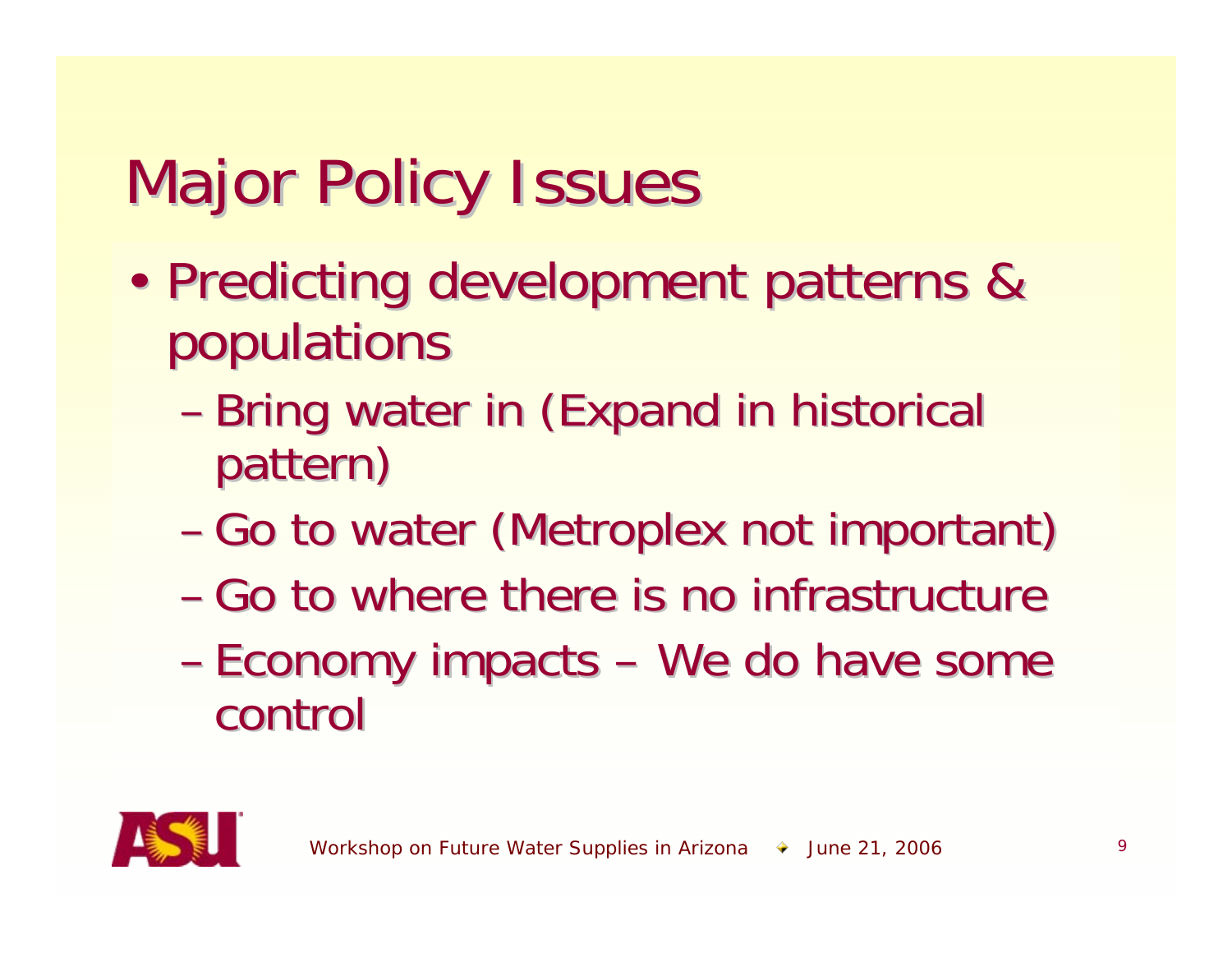- $\blacksquare$ • Why are we conserving?
	- –– Every water provider's reason and method for conserving is different because of its water portfolio, community goals, and finances.
	- –- Can you achieve conservation through market methods?
		- like SO2 credits
		- Get paid for saving

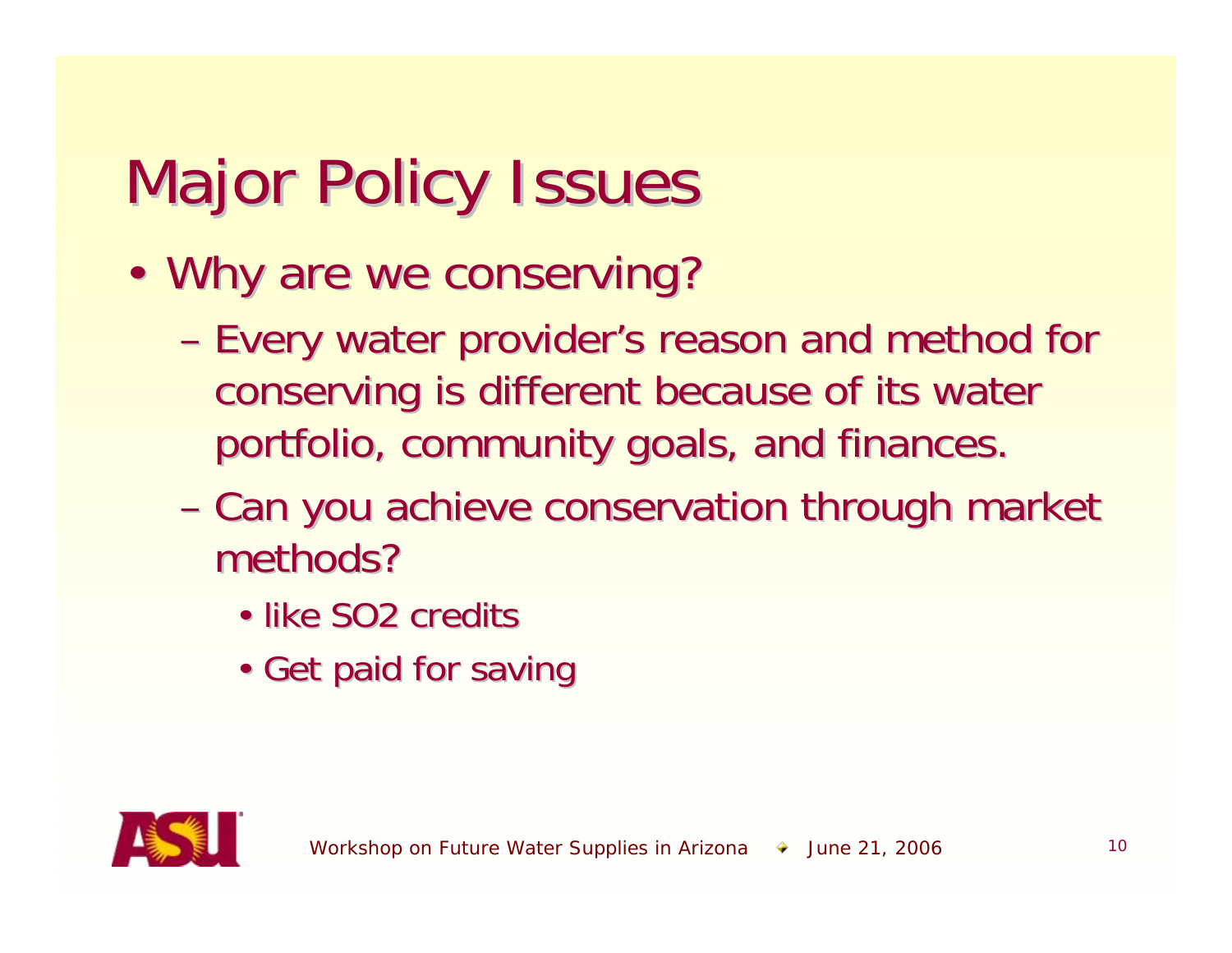- • CAGRD
	- –– Should it be just a bridge or a permanent supply
	- Has become the "means", not the "bridge"
	- –– Should CAGRD be expanded and strengthened, OR should it be limited?
	- –- How should the governance issue be dealt with?

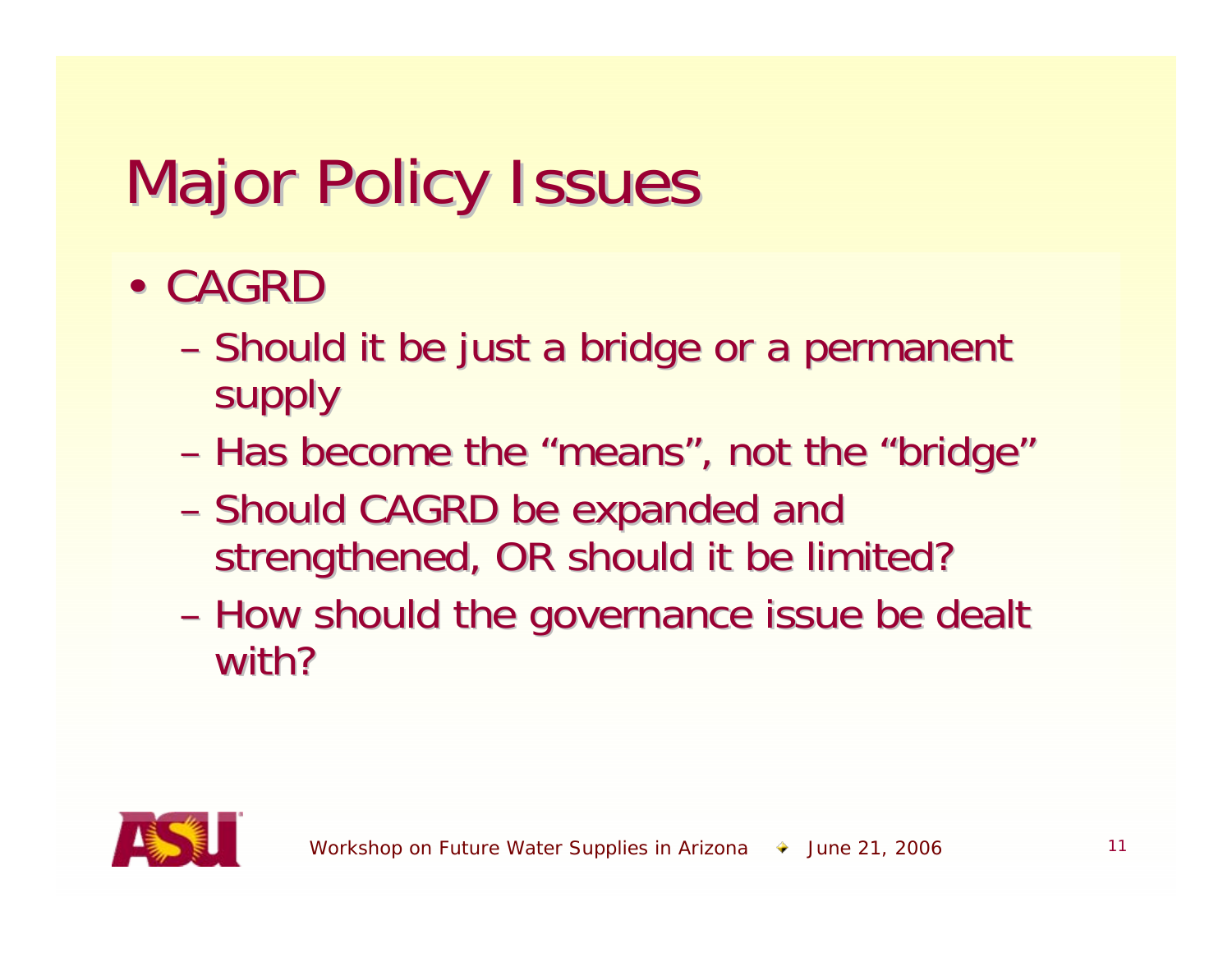- $\blacksquare$ • Address the disconnect between adequacy and growth
- $\blacksquare$ • Address the loop holes
	- Exempt wells
	- Lot splits

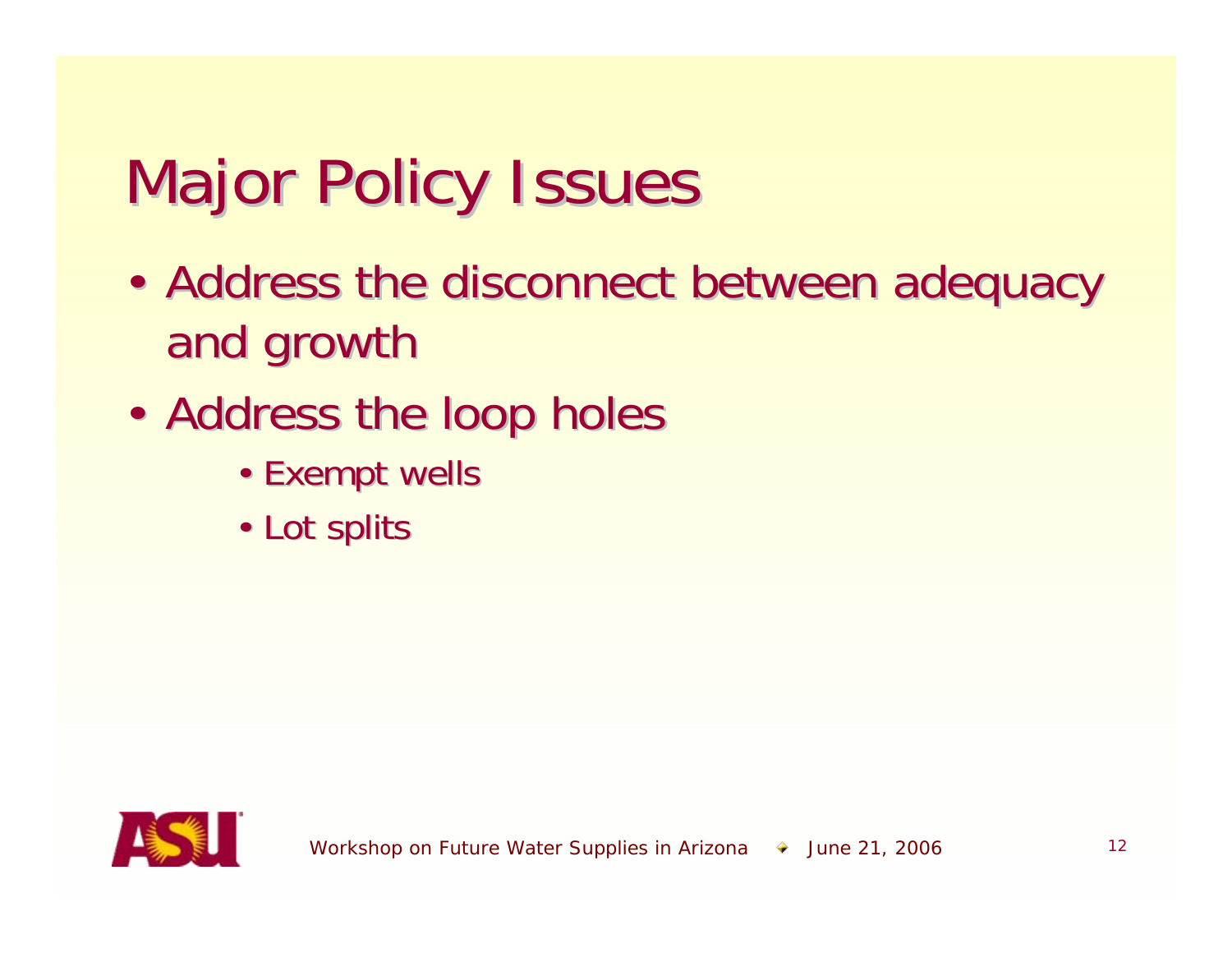- •• Bringing in new supplies
	- –- Are we going to build a lot of individual<br>projects
	- –- Consolidate the projects into one plan and<br>effort
	- –– High competition
	- NEPA
	- Use Federal dollars?
		- one Congress, many entities
	- Avoid Federal dollars?

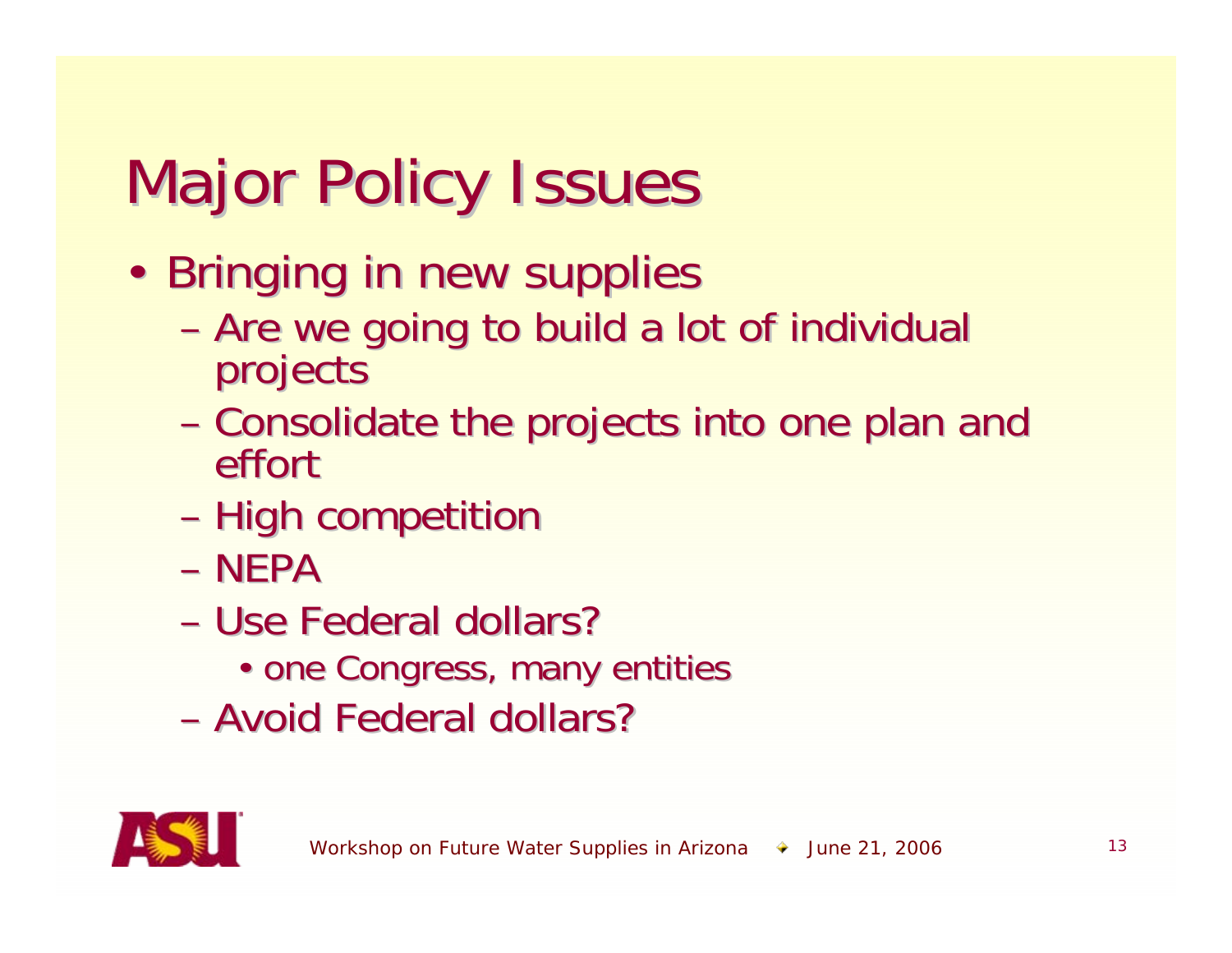- •• Allocation of water
	- –- Balance projected market forces with public policy interests
		- M&I (growth  $= $$ \$\$)
		- Agriculture (might be good in post-911 era to keep some)
		- Environment & Recreation (quality of life)
- Can there be Statewide vision for the fate of mainstem Colorado River water?
	- –– Way of life
	- 3<sup>rd</sup> party impacts
	- Do we allow market forces

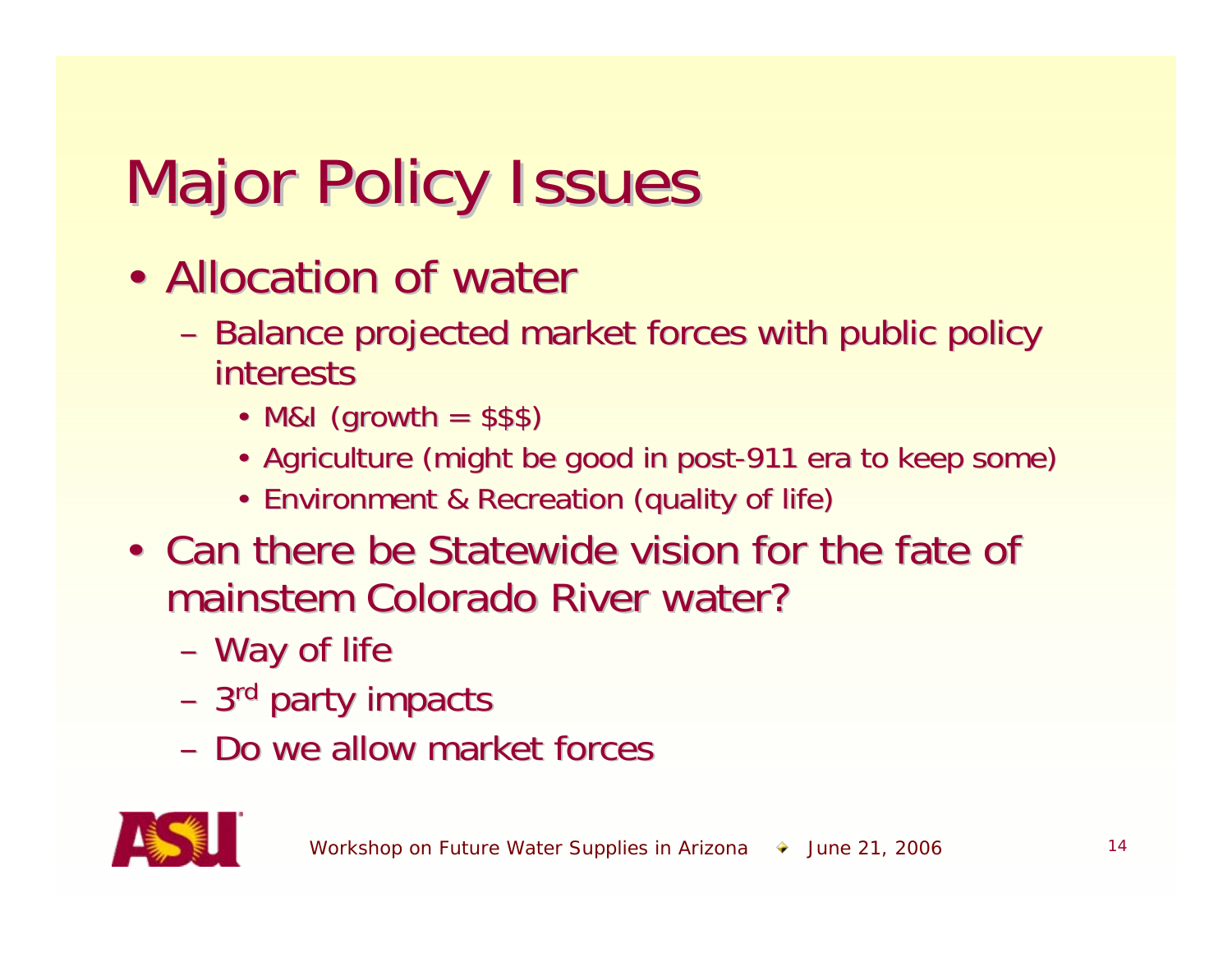- $\blacksquare$ • Regional or statewide water collaboration
	- –– Are existing tensions productive?
	- –- Should the environment have a water right?
	- –– Financing ability
	- –– Plan for climatic variability
	- MUST examine the trade-offs

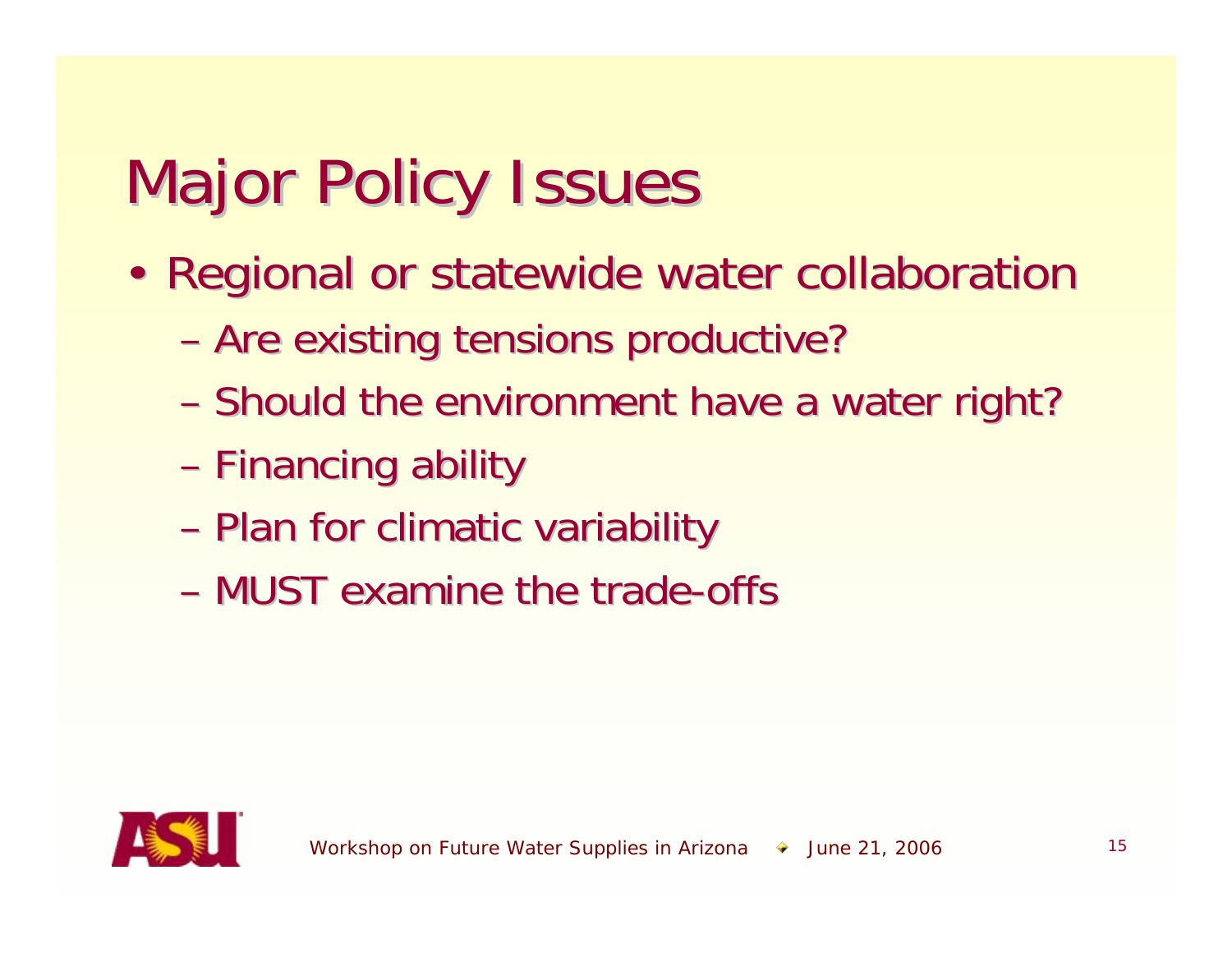### **Political Hurdles**

- How do we devise a system that can serve all the state's water needs?
	- –– Municipal
	- –– Agricultural
	- Environmental
- Are our water management institutions equipped for the challenges we face?
- Do new institutions need to be established?
- Can a common vision be established for Arizona?